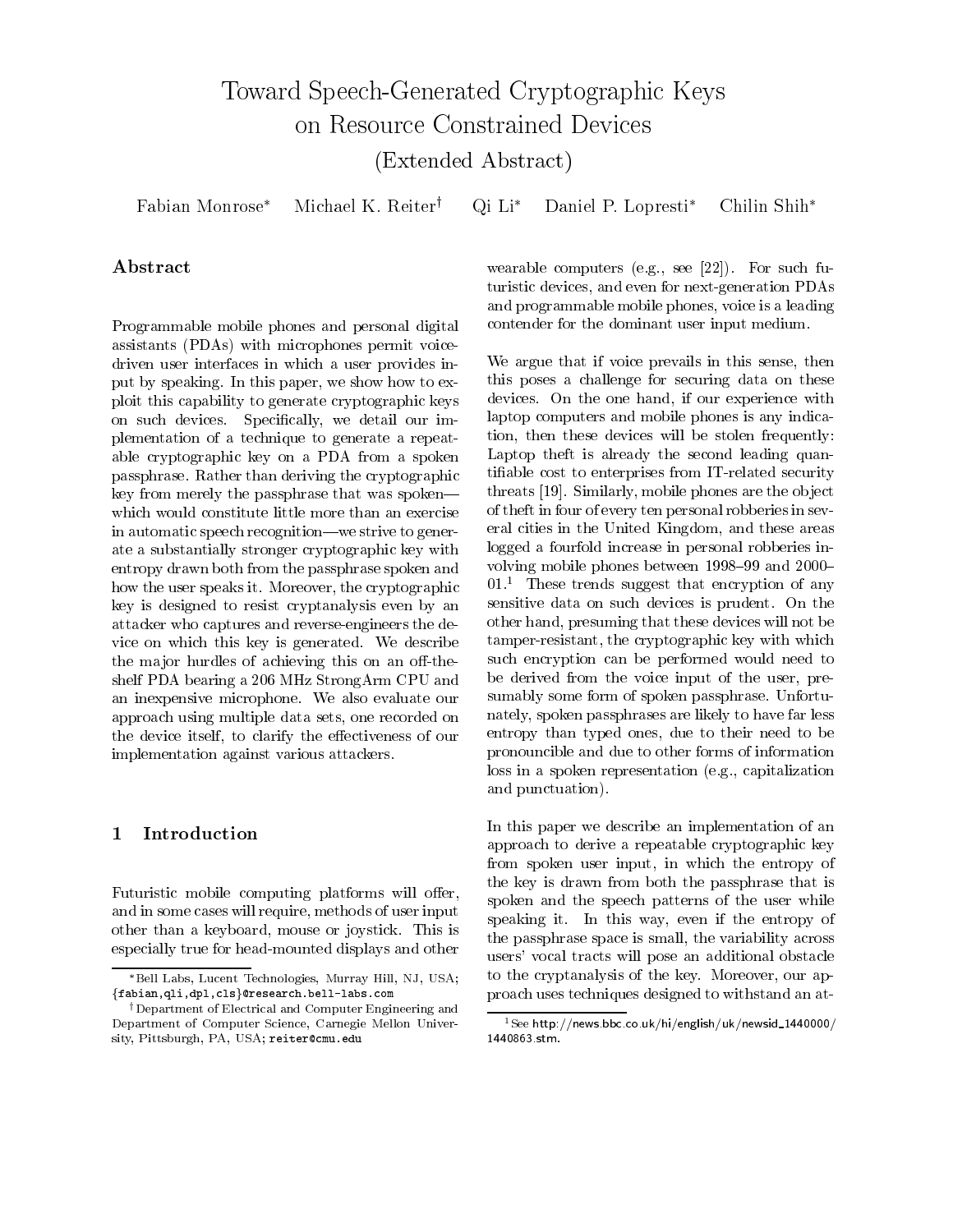tacker who captures and reverse-engineers the device on which the key generation takes place (but not while it is taking place), i.e., an attacker who has full access to the stable storage of the device. Our general approach for achieving this was discussed in [16], though as only an initial step toward this goal, that work evaluated the approach only for the generation of 46-bit keys, using only utterances recorded over phone calls, and without regard for the difficulties faced in implementing the approach on resource-constrained devices. Here, we provide a somewhat more realistic evaluation of this approach using a full implementation on an off-the-shelf PDA (the Compaq IPAQ), using data recorded on that PDA, and targeting 60-bit cryptographic keys. We detail numerous changes and refinements we needed to make the approach viable on this platform. We will also give evidence to suggest that the adversary gains little by knowing the user's passphrase, and that the advantage the adversary gains by additionally recording the user saying phrases other than the passphrase is less than one might expect.

We caution the reader, however, of several limitations of our analysis and our approach. First, though we demonstrate the reliable re-generation of a key using an 60-bit characterization of the user's utterance, we do not claim to necessarily achieve keys with 60 bits of entropy. Indeed, one can draw few conclusions regarding key entropy from the limited user studies [16, 17] that we have been able to perform. That said, our studies suggest that the technique we have implemented does draw significant entropy from passphrase utterances, and at the very least should offer greater entropy than the passphrase space alone. Second, as our approach strives to re-generate a cryptographic key whenever the legitimate user utters her passphrase, it is necessarily vulnerable to an attacker who can obtain both the user's device and a high-quality recording of the user uttering her passphrase; this exposes all the user's keying material, after all. While any biometric is vulnerable to such an attack, we raise this point here to emphasize the primary attacker with which we are concerned: the attacker who captures the device but that does not have access to the user. That said, we do show, somewhat surprisingly, that knowledge of the user's passphrase seems to help the attacker little, and that even recordings of the user saying other phrases helps only marginally.

# **Background**  $\bf{2}$

In this section we give the background necessary to describe our contributions in this paper. Our general approach to generating a cryptographic key from a spoken utterance of a passphrase is described in [16] and is based on an approach initially developed for generating a key from a typed password and the user's keystroke timings during the entry of that password [15]. How this paper relates to these prior publications is described below.

In our approach, the system is initialized by first generating a cryptographic key  $K$ , and then generating a collection of 2m shares of K using a generalized secret sharing scheme (e.g., see [24] for a survey of such schemes), where  $m$  is a system parameter. These shares are aligned in a  $m \times 2$  table that is stored on stable storage. The shares must be generated and placed within the table so that  $K$  can be reconstructed from any set of  $m$  shares consisting of one share from each row of the table.

Upon entry of the passphrase, the system measures *m* biometric features of the user's entry of the passphrase. We denote the *i*-th feature by  $\phi_i$ , and denote the value of feature  $\phi_i$  on the  $\ell$ -th (successful or unsuccessful) attempt to log into this user's account (i.e., generate this user's key) by  $\phi_i(\ell)$ . In the case of a spoken passphrase, the features  $\phi_i$  are features extracted from the user's utterance as described in [16]. For the  $\ell$ -th login attempt, the system then generates a bit string  $b_{\ell} \in \{0,1\}^m$  from  $\phi_0(\ell), \ldots, \phi_{m-1}(\ell)$ ;  $b_{\ell}$  is called a *feature descriptor*, and the *i*-th bit of  $b_{\ell}$ , denoted  $b_{\ell}(i)$ , is determined from the *i*-th feature  $\phi_i(\ell)$ . Algorithms for generating  $b_{\ell}$  from  $\phi_0(\ell), \ldots, \phi_{m-1}(\ell)$  are proposed and evaluated in [16], but for the purposes of this paper, the reader can think of  $b_{\ell}$  being determined by

$$
b_{\ell}(i) \leftarrow \begin{cases} 0 & \text{if } \phi_i(\ell) < \tau_i \\ 1 & \text{otherwise} \end{cases} \tag{1}
$$

where  $\tau_i$  denotes some fixed threshold value. The system then attempts to reconstruct  $K$  using the table elements at positions  $\langle i, b_{\ell}(i) \rangle_{0 \leq i \leq m}$ . When the login index  $\ell$  is not necessary in the discussion, we will typically omit it.

After a history of feature descriptors from successful logins is observed (i.e., logins in which the key was successfully reconstructed), those elements of the table that are not typically accessed by the user are perturbed randomly. So, for example, if the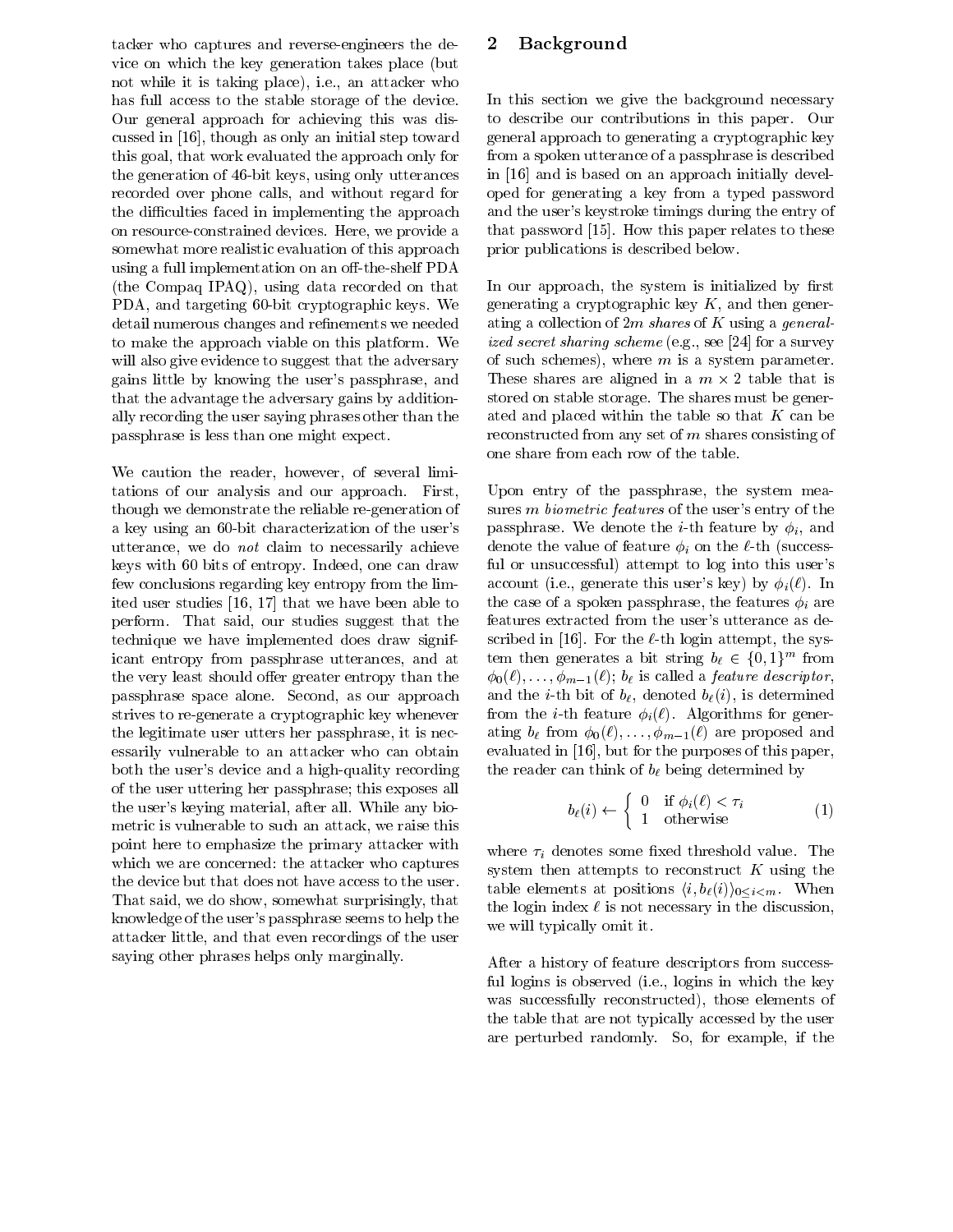feature descriptors b induced by a user's biometric measurements are such that  $b(4) = 1$  consistently, then the  $\langle 4, 0 \rangle$  element of the table is randomly altered. If  $b(i)$  is sufficiently consistent that element  $(i, 1-b(i))$  in the table is perturbed in this way, then  $b(i)$  is called a *distinguishing feature*. We will give a precise characterization of distinguishing features in Section 5.

The correct user, when inducing feature descriptors consistent with those she has induced in the past, should not encounter any of the altered elements in the table. We have found, however, that in practice it is necessary for the system to attempt reconstruction using feature descriptors within some Hamming distance  $c_{\text{max}}$  of the induced feature descriptor, to correct for up to  $c_{\text{max}}$  "errors" by the user (e.g., see  $[15]$ . This results in up to

$$
\sum_{i=0}^{c_{\max}} \binom{m}{i} \tag{2}
$$

secret sharing reconstructions key per (re)generation attempt.

Security of this technique requires that an adversary who captures the device be unable to efficiently differentiate a random table element from a valid share of  $K$ . If this is the case, then an adversary may be forced to simply guess feature descriptors until he finds  $K$ . If  $d$  table elements were randomized (i.e., there are d distinguishing features), then  $2^{m-d}$  out of the  $2^m$  possible feature descriptors yield K, and so the probability that a randomly chosen descriptor will reconstruct the secret is  $2^{-d}$ .

Specific secret sharing schemes for populating this table were investigated in [15]. That paper also included an evaluation of this approach with feature descriptors of length  $m = 15$  derived from the keystroke timings of a user while typing an 8character password. There, we evaluated an implementation in which the table was additionally encrypted with the password; in this way, the technique serves to render a dictionary attack against the password up to  $2^{15}$  times more difficult. Our subsequent work on voice features [16] described algorithms for generating feature descriptors from the user's voice while speaking a passphrase. It further evaluated the security and reliability of the resulting technique with feature descriptors of length  $m = 46$ derived from preexisting recordings of users over a phone line. However, in contrast to the keystroke case, here our evaluation presumed a table that was not encrypted with the passphrase, in order to avoid

the costs of automatically recognizing the spoken passphrase (to decrypt the table). In this case,  $m = 46$  does not provide nearly enough security for important applications.

In this paper we address the computational challenges of performing key reconstruction on a resource-constrained PDA with more realistic parameters than our previous voice study explored. Specifically, we evaluate our implementation of this approach for feature descriptors of length  $m = 60$ , and argue that regenerating the key  $K$  can be reliably achieved on a 206 MHz StrongARM processor by correcting for up to  $c_{\text{max}} \approx 5$  errors (in the sense described above). The challenges in achieving this are the front-end signal processing needed to keep  $c_{\text{max}}$  small so that expression (2) remains manageable, and in devising a secret sharing scheme and corresponding reconstruction algorithm that permits this reconstruction to occur in a reasonable amount of time on this platform. Consequently, we focus on these contributions in this paper, and refer the reader to [16] for the algorithmic details comprising other steps of the key (re) generation process.

## **Front-end Signal Processing** 3

As described in Section 2, the front-end signal processing performed by the device is critical for efficiently generating a key from the user's utterance of her passphrase. Intuitively, the goal of this signal processing is to translate the sound uttered by the user—which is received in the device as a series of amplitude samples from its microphone and analog-to-digital  $(A/D)$  converter—into a representation suited for the generation of a feature descriptor (using the algorithms of [16]). Ideally, this signal processing should yield a representation that is as "clean" as possible, in that inter-word silence and background noise affect this representation as little as possible. The less silence and background noise in the representation after signal processing, the more consistent the user's utterances will be (thereby increasing  $d$  and the security of the scheme) and/or the less error correction will be necessary in the later stages of key generation (i.e., the smaller  $c_{\text{max}}$  and expression  $(2)$  can be).

Of course, the benefits of signal processing in terms of producing a clean representation of the user's utterance must be weighed against the computational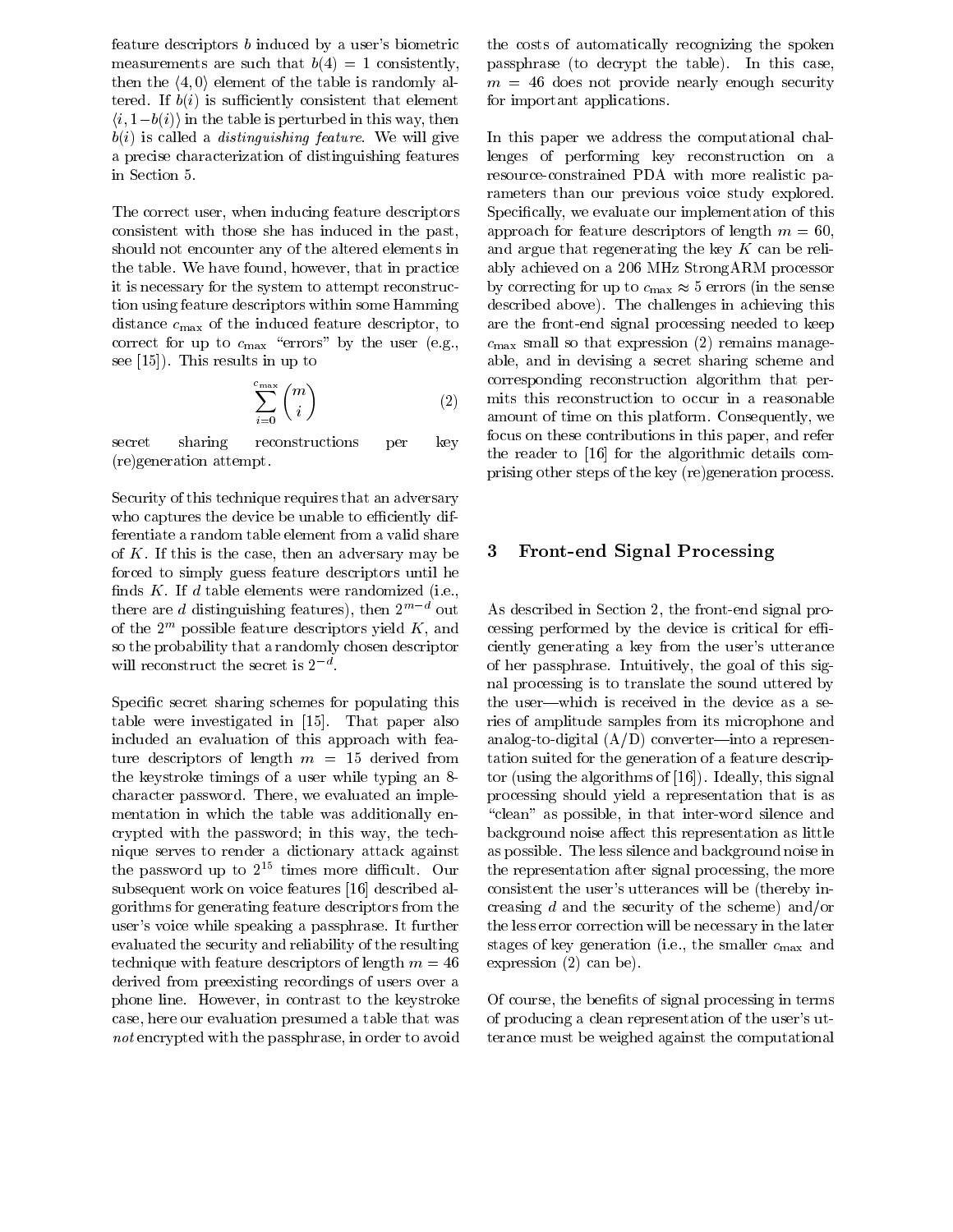cost of the signal processing itself. The challenge is to find the right balance of eliminating environmental effects early via signal processing, versus relying on the error correction in the key generation step to compensate for the effects of noise and silence in the user's utterance. In this section we describe the series of signal processing steps that we believe best achieves this balance. These steps are pictured in Figure 1 and described textually below.



Figure 1: Outline of the front-end modules used for capturing the speech and processing the signal to generate a sequence of frames comprising the voiceonly portions in the utterance.

As the speaker utters her passphrase, the signal is sampled at a predefined *sampling rate*, which is the number of times the amplitude of the analog signal is recorded per second. The minimum sampling rate supported by our target platform, the IPAQ<sup>TM</sup> (see Section 5.1), is  $32 \text{ kHz}$ ; i.e.,  $32,000 \text{ samples are}$ taken per second.<sup>2</sup> Each sample is represented by a fixed number of bits. Obviously, the more bits there are per sample, the better is the resolution of the reconstructed signal, but the more storage is required for saving and processing the utterance. In our implementation, we represent the signal using 16 bits per sample. Therefore, the amount of storage required per second of recorded speech is

$$
32000 \frac{\text{samples}}{\text{second}} \times 2 \frac{\text{bytes}}{\text{sample}} = 64 \frac{\text{kilobytes}}{\text{second}} \quad (3)
$$

Since the utterance of one of our tested passwords can easily be 6 seconds or more, the storage requirements for processing even a single utterance can be significant for a resource-constrained device. This is especially true since, as we have found by experience, writing to stable storage while the recording is ongoing can introduce noise into the recording. In our case, this particularly posed an issue for our experimental evaluation in which we needed to acquire many samples from the speaker; see Section 5.1.

To make subsequent processing on the device efficient, our implementation first makes several modifications to the recorded speech to reduce the number of samples. For example, we *down-sample* the  $32,000$  samples per second to only  $8,000$  samples per second, effectively achieving an 8 kHz sampling rate. For most voice-related applications, a sampling rate of 8 kHz is sufficient to reconstruct the speech signal. In fact, nearly all phone companies in North America use a sampling rate of 8 kHz [21].

Down sampling must be performed with some care, however, due to the *sampling theorem* [20]. The sampling theorem tells us that the sampling rate must exceed twice the signal frequency to guarantee an accurate and unique representation of the signal. Failure to obey this rule can result in an effect called *aliasing*, in which higher frequencies are falsely reconstructed as lower frequencies. Down sampling to 8 kHz therefore implies that only frequencies up to 4 kHz can be accurately represented by the samples. Therefore, when down sampling to 8 kHz we use a *low-pass digital filter* with cutoff at 4 kHz to strip higher frequencies from the signal. That is, this filter takes sound of any frequencies as input and passes only the frequencies of 4 kHz or less.

After down sampling, the signal is broken into 30 millisecond (ms) windows, each overlapping the next by 10 ms. Within each window are 240 samples (since 8,000 samples/second  $\times$  0.03 seconds = 240) samples). Overlapping windows by 10 ms avoids discontinuities from one window to the next, and additional smoothing is performed within each window to yield as smooth a signal as possible.

The goal of the next signal processing steps is to derive a *frame* from each window. A frame is a 12-dimensional vector of real numbers called cep*stral coefficients* [20], which have been shown to be a very robust and reliable feature set for speech and speaker recognition. These cepstral coefficients are obtained using a a technique called *autocorrelation analysis*. The basic premise behind autocorrelation analysis is that each speech sample can be approximated as a linear combination of past speech sam-

<sup>&</sup>lt;sup>2</sup>The IPAQ is claimed to support lower sampling rates, but we have been unable to get them to work correctly under Linux.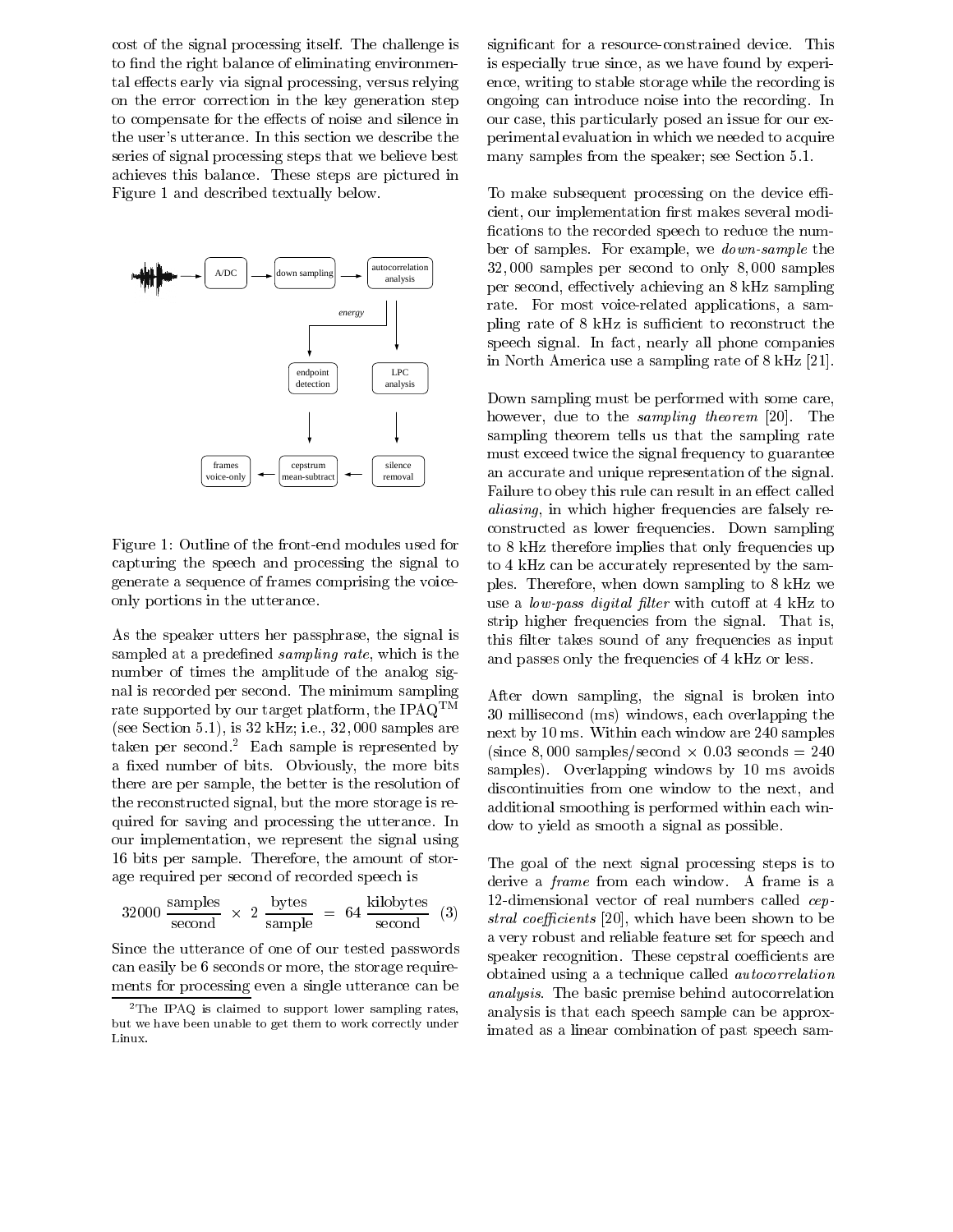ples. The extraction of a frame of cepstral coefficients using autocorrelation analysis involves highly specialized algorithms that we do not detail here, but that are standard in speech processing (linear predictive coding  $[10]$ .

A side effect of generating frames is a calculation of the energy of the signal per window. The energy of a window is proportional to the average amplitudes of the samples in the window, measured in decibels (dB). Energy can be used to remove frames representing silence (which has very low energy) from the frame sequence, via a process called *endpoint detection* [13]. The silence portions of the feature frames are then removed and the voice portions concatenated.

Final modifications to the frame sequence are made via a technique called *cepstral* mean *subtraction*. In this technique, the component-wise mean over all frames is computed and subtracted from every frame in the sequence. Intuitively, if the mean vector is representative of the background noise or the channel characteristics in the recording environment, then subtracting that mean vector from all the frames yields a frame sequence that is more robust in representing the user's voice.

After this, the speech data is segmented and converted to a sequence of bits (a feature descriptor) as described in [16]. This feature descriptor is used to regenerate the secret key from the previously stored table of shares, as described in Section 2.

## **Encoding Scheme**  $\overline{\mathbf{4}}$

The second component on which we focus here is the particular secret sharing scheme we use to populate the  $m \times 2$  table described in Section 2 and from which the key  $K$  is reconstructed. We quickly found in the implementation of this technique on the resource-constrained IPAQ that the secret sharing schemes suggested in [15] would not suffice. That paper suggests three different schemes. One is sufficiently resource efficient for our purposes but also has potential security weaknesses (see [15, Sections  $5.1-5.2$ ), and while the other two address this weakness  $[2]$ , they are simply too computationally intensive during reconstruction to permit the degree of error correction we require. Therefore, to achieve sufficiently inexpensive reconstruction, we devised

a secret sharing scheme that would permit fast reconstruction and that appears to be secure for our purposes.

We emphasize that the type of security we require for our secret sharing scheme is different from the typical security definition of a secret sharing scheme. The latter definition is, informally, that an adversary not possessing a sufficient set of shares be unable to reconstruct the secret. In our case, however, the adversary who captures the device is in possession of all shares in the table, and so clearly possesses enough shares to reconstruct the secret. Our security requirement is rather that the adversary be unable to efficiently find a sufficient set of *valid* shares in the table, i.e., a set containing a valid share from each row of the table and no invalid (random) elements. Ideally, the best the adversary could do would be to repeatedly try reconstruction with a randomly chosen set containing one element from each row. However, because the invalid shares are placed according to an unknown distribution determined by the biometric features of the user-and not uniformly at random—it is impossible to formally reduce the security of such a scheme to a wellknown cryptographic problem. (Obviously there are distributions that would leave the scheme trivially breakable.) As such, until we find a better way to model security, we are stuck with heuristically secure schemes; the approach described in this section is one. Nevertheless, we will comment in detail about our current knowledge of the security of this scheme in Section 4.4.

#### $4.1$ Initialization

Here we do not describe the secret sharing scheme is its full generality, but rather describe how it is instantiated for our particular purposes. When a device is initialized for a user, the device first selects a random  $(m-1)$ -element column vector  $\underline{s} \in \mathbb{Z}_n^{m-1}$ for p a prime. Here, p can be small;  $p = 2^{31} - 1$  is a suitable choice, so that arithmetic on 32-bit processors is very fast. The vector  $s$  is a secret vector, the recovery of which is necessary to obtain the key K. For example, K can be defined as  $K = h(s)$  for h a one-way function, or K can be encrypted with  $h(\underline{s})$ .

The second step in initialization is to generate a random  $2m \times (m-1)$  matrix  $\underline{U} = (u_{ij})_{0 \le i \le 2m, 0 \le j \le m-1}$ where each  $u_{ij} \in \mathbb{Z}_p$ . *U* is a data structure that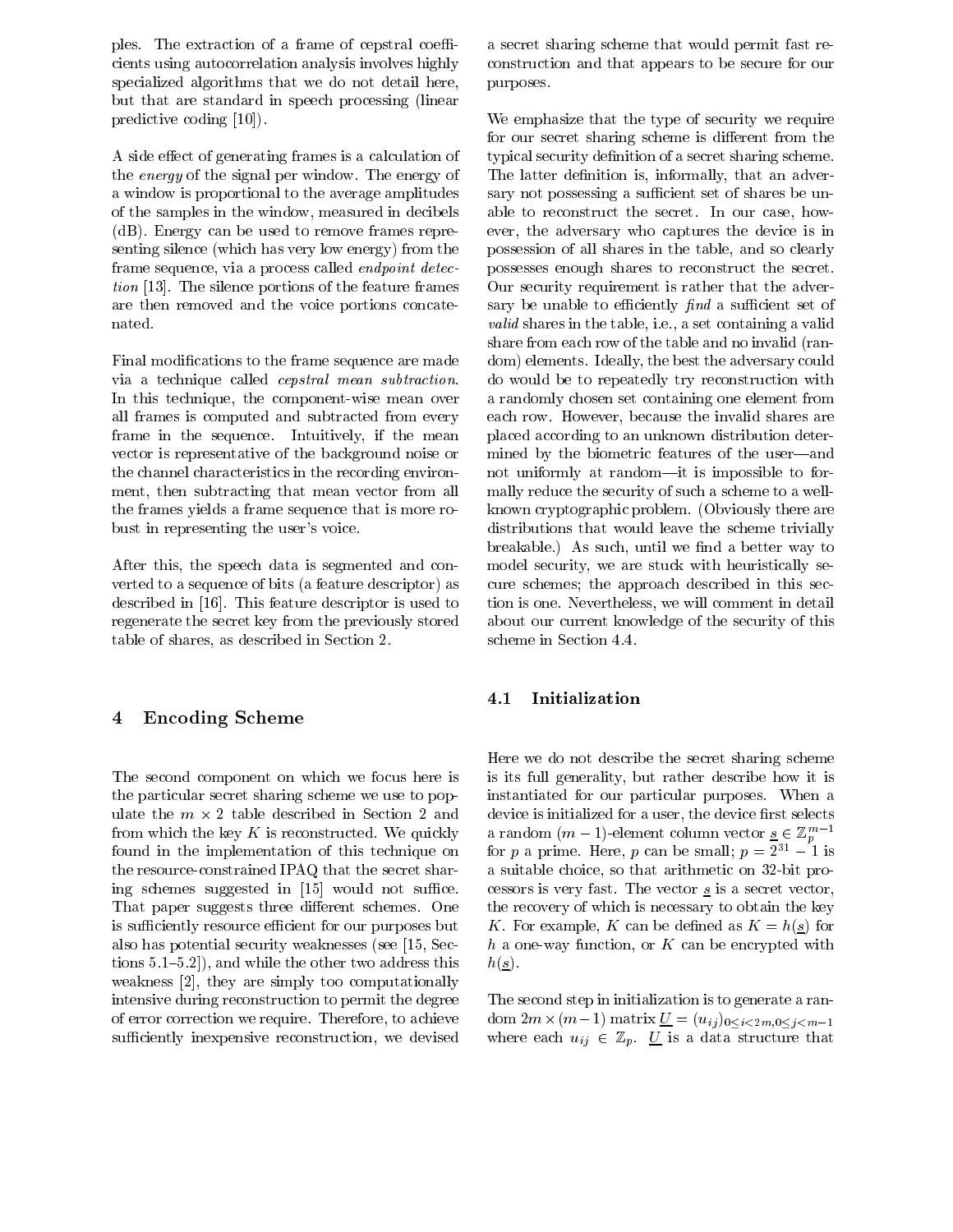is stored in addition to the table, though if  $U$  is generated pseudorandomly, then storing the seed of the pseudorandom process is sufficient for  $U$  to be regenerated when needed. The  $2m$ -element table  $\underline{t} = (t_0, t_1, \ldots, t_{2m-1})^T \in \mathbb{Z}_p^{2m}$  is then generated as<br> $\underline{t} \equiv_p \underline{Us}$  (where " $\equiv_p$ " denotes equivalence modulo p). That is,  $\underline{t}$  is the table as described in Section 2; intuitively, the element in the *i*-th "row" and *j*-th "column" for  $0 \leq i < m$  and  $j \in \{0,1\}$  is  $t_{2i+j}$ .

To complete initialization,  $\underline{s}$  is deleted, and  $\underline{U}$  (or the seed needed to regenerate it), the table  $\underline{t}$ , and prime  $p$  are stored for the next key regeneration attempt. In addition,  $y = h'(s)$  is stored for some (different) one-way and collision-resistant function  $h' \neq h$ , so that when <u>s</u> is reconstructed, it can be recognized as correct.

After a sufficient number of successful key reconstructions (see Section 4.2), the table  $t$  is "hardened" as described in Section 2: if over a number of successful key reconstructions, each induced feature descriptor  $b$  is consistent on the *i*-th feature (i.e.,  $b(i)$  is usually the same, as specified more precisely in Section 5), then element  $t_{2i+(1-b(i))}$  is assigned to be a random element of  $\mathbb{Z}_p$ . This should usually not affect reconstruction for the correct user, since that user typically selects  $t_{2i+b(i)}$ .

#### Key reconstruction 4.2

As described in Section 2, the input from the user, in this case an utterance, is used to generate an  $m$ -bit feature descriptor  $b$ . The key regeneration program constructs a vector  $\underline{t}_b \in \mathbb{Z}_p^m$  by selecting the corresponding elements of the table, i.e.,  $(\underline{t}_b)^T =$  $(t_{2i+b(i)})_{0\leq i\leq m}$ . It similarly constructs a  $m\times (m-1)$ matrix  $\underline{U}_b = (u_{2i+b(i),j})_{0 \le i < m, 0 \le j < m-1}$ . Note that solving

$$
\underline{U}_b \underline{s}' \equiv_p \underline{t}_b \tag{4}
$$

for  $\underline{s}'$  would yield  $\underline{s} = \underline{s}'$  if b contained no user errors, and the fact that  $\underline{s}' = \underline{s}$  could be confirmed by testing whether  $y = h'(\underline{s}')$ . However, since instantiating and solving (4) for all the different feature descriptors  $b'$  within Hamming distance  $c_{\text{max}}$  from b would require too much time on the target device, our error correction strategy takes a different approach.

This faster approach derives from the observation that the equation  $U_{b} \underline{s}' \equiv_p \underline{t}_{b'}$  for a feature descriptor b' contains m equations in  $m-1$  unknowns, and

thus is over-defined. This is intentional, and allows  $b'$  to be rejected very quickly if this equation has no solution. Specifically, let  $U_{h'}$  be the  $m \times m$  matrix whose first  $m-1$  columns are the same as  $U_{h'}$ and whose last column is  $\underline{t}_{b'}$ . Then, a solution exists only if  $\det(\underline{\tilde{U}}_{b'}) \equiv_p 0$ , and so if  $\det(\underline{\tilde{U}}_{b'}) \not\equiv_p 0$ then  $b'$  can be discarded from further consideration. Using a recursive algorithm, it is possible to check  $\det(\underline{U}_{b'}) \equiv_p 0$  for feature descriptors b' within  $c_{\text{max}}$ errors of  $b$  using only one additional Gaussian elimination step per new  $b'$ . Due to this feature, our implementation can test over  $6 \times 10^6$  feature descriptors b' per second when  $m = 60$ .

Two further observations are worth noting here. First, the determinant of even a randomly chosen matrix is 0 mod p with probability  $p^{-1}$ , which is not negligible since  $p$  is chosen to be small. Therefore, if  $\det(\underline{U}_{b}) \equiv_p 0$  and so we proceed to solve  $\underline{U}_{b'}\underline{s'} \equiv_p \underline{t}_{b'}$  for  $\underline{s'}$ , it remains necessary to confirm  $\underline{s}'$  by checking  $y = h'(\underline{s}')$ . Second, there is a small chance that  $(4)$  is not solvable even if b is consistent with all the user's distinguishing features, because  $U_b$  might not have full rank. Under the assumption that  $\underline{U}_b$  is chosen uniformly at random, it follows that  $\overline{U_b}$  has rank  $m-1$  with probability  $\prod_{j=2}^m (1-p^{-j}) = 1-p^{-2}+O(p^{-3})$ . This probability is much smaller than the probability that the system cannot be solved because the feature descriptor b induced by the user's utterance contains more than  $c_{\text{max}}$  errors, and thus can be ignored.

#### 4.3 Performance

For performance measurements we choose to benchmark key reconstruction on a 206 MHz StrongArm and a 500 MHz Ultra II. The first processor is that currently available in the IPAQ<sup>TM</sup>, on which our current implementation runs. The second processor is in line with the current trends<sup>3</sup> in the hand-held market, and thus, allows us to forecast expected performance on future PDAs. Our performance benchmarks consists of a collection of C/C++ modules cross-compiled for the ARM, comprising of signal processing code, a patched cryptographic library based on cryptolib1.2 [11], and a matrix manipulation package newmatv9.0 [5] for implementing the segmentation algorithms outlined in [16].

<sup>&</sup>lt;sup>3</sup>The Intel 80200 processor based on the Arm compliant XScale<sup>TM</sup> microarchitecture that supports 400, 600, and 733 MHz CPUs is expected to be widely available soon (see http://developer.intel.com/design/iio/prodbref/80200.htm).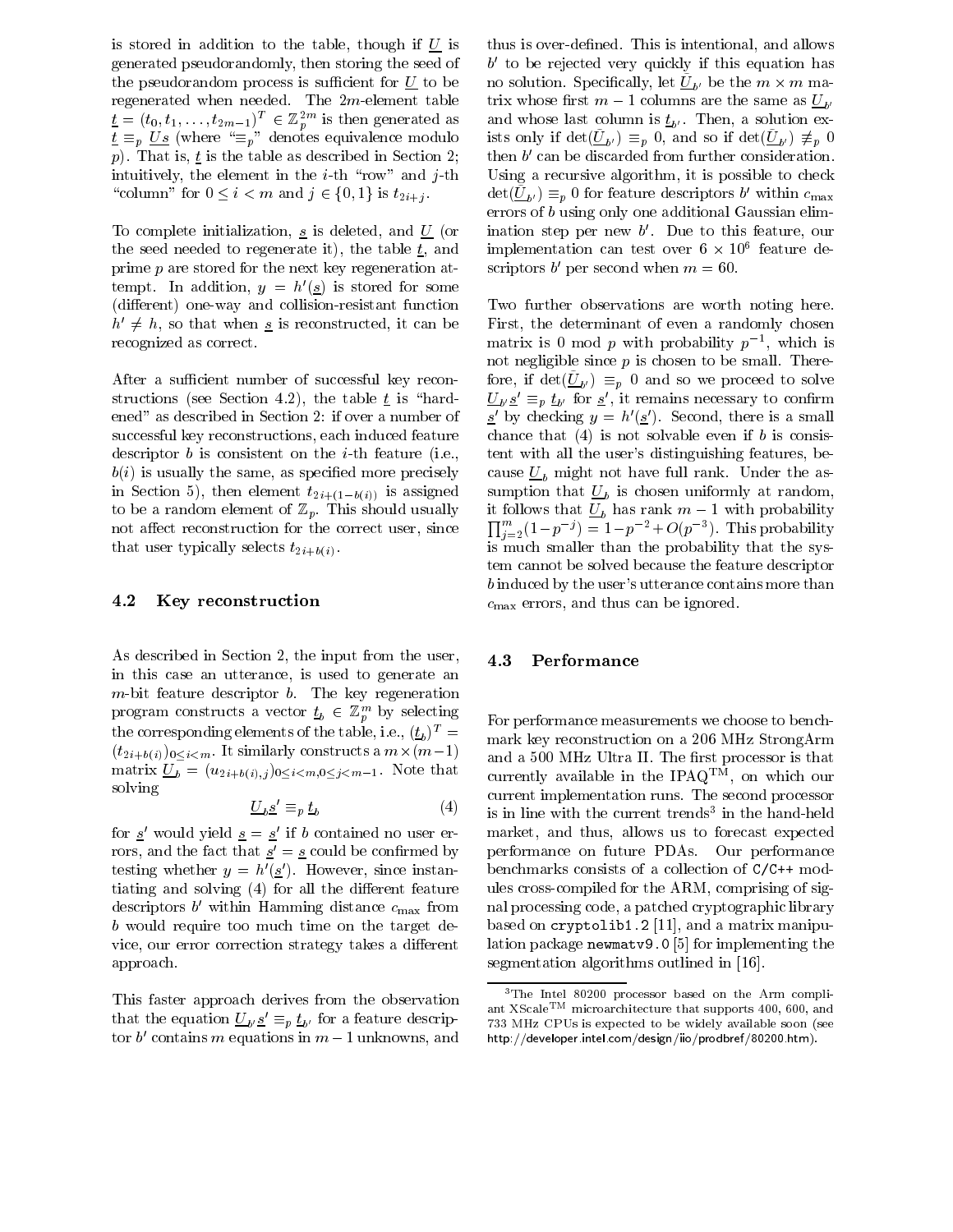To test the performance of our key reconstruction routines we devised the following experiment. First, an  $m \times 2$  table of shares of the key K is generated as outlined in Section 2, i.e., as a user's key regeneration table would be initialized in practice. Then,  $d$  rows of the table (features) are selected at random to be distinguishing, and one element of each of these  $d$  rows is perturbed randomly—as if the user were consistent in utilizing the other element of this row (see Section 2). Finally, a feature descriptor *b* is chosen with the property that  $c \leq c_{\text{max}}$ of the  $d$  distinguishing features (chosen at random), say  $b(i_1), \ldots, b(i_c)$ , are "errors", i.e., are set to select the randomly perturbed elements of rows  $i_1, \ldots, i_c$ . The key reconstruction process performs a number of reconstructions that depends on  $c$  in its attempts to correct for such errors; the number of reconstructions performed in the worst case is shown in expression (2) of Section 2. Our benchmark is the amount of time required to reconstruct the key  $K$  on average, which is a rough measure of the time required to perform

$$
\frac{\binom{m}{c}}{2} + \sum_{i=0}^{c-1} \binom{m}{i} \tag{5}
$$

secret sharing reconstructions and test each for correctness. Note that for  $c = c_{\text{max}}$ , (5) is less than (2) by  $\binom{m}{c}/2$  since on average, reconstruction succeeds after searching half of the feature descriptors that correct  $b$  on exactly  $c$  locations.

Our results for this benchmark, shown in Figure 2, are significantly less than multiplying (5) by the time to perform and test a single reconstruction in our secret sharing scheme. The reason is due to the significant optimizations that can be achieved as described in Section 4.2.

#### Security 4.4

One potential security weakness of this scheme is the fact that an adversary who captures the device can conceivably reconstruct  $s$  from not just one element of the table per row, but instead using any  $m$  elements of the table. For example, if the adversary had reason to believe that the first  $m/2$  rows contained no distinguishing features—and thus all table elements in these rows were valid—then the adversary could set  $t'[i] = t[i]$  for  $0 \leq i \leq m$  and  $\underline{U}' = (\underline{u}_i)_{0 \le i \le m}$  and use these to solve for <u>s</u>. Therefore, it is important to use only features that are more likely than not to be distinguishing.

We now describe the fastest attack on our scheme of which we are aware. An attacker who captures the device on which the key is generated but who has no information about the user's distinguishing features may attack the system by repeatedly guessing a feature descriptor  $b$  at random and solving  $(4)$ . If there are  $d$  distinguishing features then each guess will be successful with probability  $2^{-d}$ , but will require the attacker to solve a system of  $m$  linear equations, which is quite time consuming. A faster approach is to choose feature descriptors  $b_0, b_1, \ldots$  such that each differs from the last in one bit. Then, computing  $U_{b_i}^{-1}$  requires only one new Gaussian elimination step per  $b_i$ , and the further optimizations outlined in Section 4.2 can also be applied in this case.

The expected time for this attack to succeed can be computed as follows. Assume that  $b_i$  and  $b_{i+1}$  differ in exactly one position that is chosen at random. Let  $G(c)$  for  $c > 2$  denote the expected number of Gaussian elimination steps performed until reaching a  $b_i$  with no errors (i.e., that is consistent with all of the user's distinguishing features), assuming that  $b_0$ has c errors. Note that  $b_{i+1}$  has a different number of errors than  $b_i$  with probability  $d/m$ , and if it has a different number of errors, then it decreases the number of errors (by one) with probability  $c/d$  and increases it with probability  $(d-c)/d$ . Hence, we get the following equations for  $G(c)$ .

$$
G(2) = 0
$$
  
\n
$$
G(c) = \frac{m}{d} + \frac{c}{d}G(c-1) + \frac{d-c}{d}G(c+1)
$$
  
\nfor  $2 < c \le d$ 

Solving for these linear equations at  $c = d/2$  yields the expected number of Gaussian elimination steps before recovering the key, since a random feature descriptor contains an expected  $c = d/2$  errors. Moreover, after the Gaussian elimination step for each  $b_i$ ,  $m(m-1)$  multiplications are required to test  $b_i$  on average. So, the total cost of this attack is as shown in Figure 3. (Actually, this is a conservative lower bound, since the cost of each Gaussian elimination step itself is not counted.)

In the empirical evaluation that we perform in Section 5, we evaluate our approach at  $m = 60$ , which is the smallest value of  $m$  shown in Figure 3. Here, if 70% of the features are distinguishing, then this attack conservatively requires an expected  $2^{44}$  multiplications. If 80% of the features are distinguishing, then this attack requires at least  $2^{50}$  multiplications on average. Obviously the security of the scheme improves as m and  $d/m$  are increased, and this is a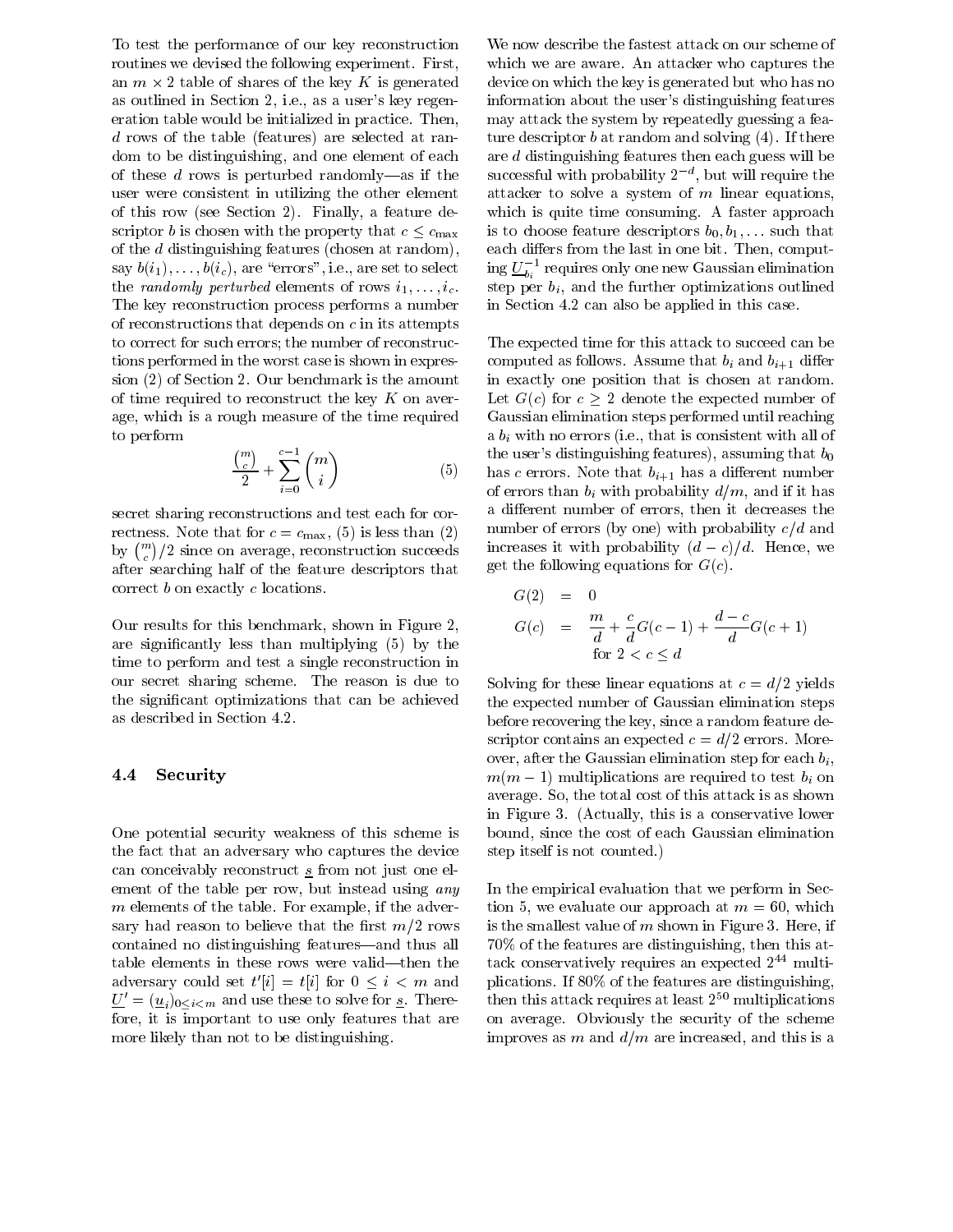

Figure 2: Key reconstruction performance for  $m \in \{60, 70, 80\}$ . Depicted are average (of 50 executions) elapsed times for key reconstruction on the IPAQ (left) and a 500 Mhz processor which reflects upcoming PDA processor trends (right).



Figure 3: A lower bound on the expected number of multiplications to exhaustively search for the key, assuming that the  $d$  distinguishing features are uniformly distributed; see Section 4.4.

goal of our ongoing work.

### $\overline{5}$ **Empirical Results**

In this section we empirically evaluate the security of our technique using two different data sets. In these evaluations we attempt to conservatively characterize the security of our technique against an attacker who captures the device. It is clear from Section 4.4 that the number  $d$  of distinguishing features is central to the security of our scheme, in that if  $d$  is small, then our scheme is vulnerable to a key recovery attack via exhaustive search (see Figure 3). Therefore, in order to demonstrate that our approach is plausibly secure, it is necessary to demonstrate that a high number of distinguishing features can be achieved using our techniques. In addition, we also attempt to characterize the degree to which additional knowledge aids the attacker's quest for the key, in the form of either knowing the passphrase said by the user or having recordings of the user saying phrases other than her passphrase.

We remind the reader that large  $d$  is not sufficient for strong security. For example, even if all features are distinguishing  $(d = m)$  for all users, but all users' feature descriptors are identical (and the attacker knows this), then an attacker who captures a user's device can trivially determine the key. Therefore, it is equally important that users' feature descriptors vary widely-or more precisely, are drawn from a distribution with high entropy. An entropy evaluation of user's utterances from phone recordings of users saying the same passphrase is described in  $[16, 17]$ , and these studies suggest that the entropy available in user utterances it substantial even when users say the same passphrase. As already noted, however, since that study involves only recordings of users taken over phone lines, and since that study is limited to  $m = 46$  features, it is insufficient in several ways. Unfortunately, the data sets with which we are presently working (see Sections 5.1 and 5.2) include too few users to enable meaningful measurements of the entropy of users'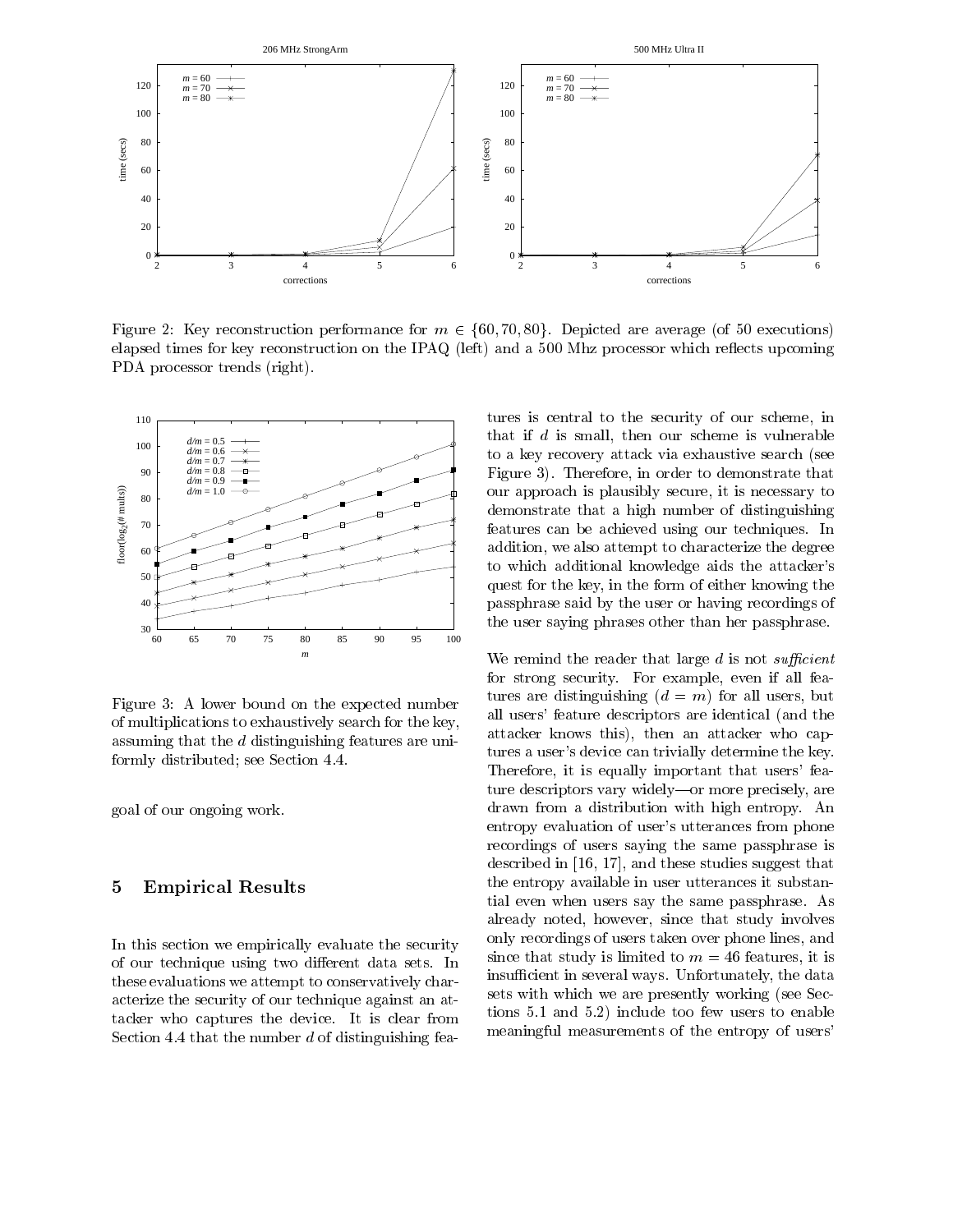feature descriptors, and so here we report results for distinguishing features only.

In order to calculate the average number of distinguishing features per user, it is of course necessary to define when a feature is distinguishing. Let  $\mu_i$ and  $\sigma_i$  denote the mean and standard deviation of feature  $\phi_i$  over the recent history of successful logins.<sup>4</sup> Then we say that the *i*-th feature is distinguishing if  $|\mu_i - \tau_i| > k\sigma_i$  for some parameter  $k > 0$ . Note that if feature  $i$  is distinguishing, then either  $\tau_i > \mu_i + k \sigma_i$  and so usually  $b(i) = 0$  for the user (see (1)), or  $\tau_i < \mu_i - k\sigma_i$  and so usually  $b(i) = 1$ for the user. Intuitively, the parameter  $k$  tunes the "sensitivity" of the scheme, in that a small  $k$  implies more distinguishing features, and a large  $k$  implies fewer. Obviously  $k$  must be tuned to balance achieving a high number of distinguishing features with enabling the user to successfully regenerate his key reliably, since a higher number of distinguishing features is advantageous for security but also requires increasingly similar utterances to regenerate the key. The parameter  $k$  will play a central role in our evaluation.

The features  $\phi_i$  that we use in the balance of this paper are described in [16, Section 3.2]. Each is defined by comparing the position of a vector characterizing a segment of the utterance to a fixed plane. This plane is a parameter of our scheme, and though we will rarely mention it below, it is important for the reader to be aware that the data we present is based on a plane selected, based on our data, to optimize our measures in certain ways. On the one hand, this means that our data presents what *could be* achieved with a good selection of this plane, and is thus optimistic in this regard. On the other hand, since this plane is selected by searching through a small set of candidate planes, (infinitely) many planes are omitted from this search. Consequently, it is likely that planes yielding better measures exist. The experimentation we have conducted thus far does not permit us to conclude how to select this plane in general, and this continues to be an area of our ongoing work.

# Evaluation of IPAQ<sup>TM</sup> recordings  $5.1$

Our first data set was collected on a device much like those we envision for use with our scheme, namely a Compaq IPAQ<sup>TM</sup> H3600 series. The IPAQ is a personal digital assistant with a 206 MHz StrongArm CPU, a touch screen LCD, 16 MB flash ROM, 16 MB SDRAM, a Philips audio codec UDA1341T (i.e., an  $A/D$  with data compression), built-in microphones, a compact flash type-II expansion slot, and a speaker output jack. The audio codec has an integrated analog front-end including automatic gain control, which adjusts the signal strength based on the level of the spoken utterance. The sound driver is full duplex and Open Sound System (OSS) compliant [29], though we encountered some signal problems when recording samples at 8 kHz. For this reason we recorded our samples at 32 kHz and then downsampled to 8 kHz offline; see Section 3.

As illustrated in (3) of Section 3, the storage requirements for merely saving the utterance of a passphrase can be significant. To overcome the storage limitations of this particular IPAQ in light of this requirement—and in particular, to permit saving multiple utterances in our user testing—we used a 1 GB IBM Microdrive<sup>TM</sup> (in the compact flash expansion slot) as a stable store. However, to avoid recording noise from the Microdrive on disk seeks, the recordings are first written to a primary partition in volatile memory. When the memory capacity is reached, the Microdrive is automatically mounted, the data flushed to an ext2 file system on the drive, and then unmounted. In the event that a wireless connection can be established, the Microdrive can be replaced with a wireless network card, and the data written to a remote mount point.

The IPAQ was used to record utterances from ten users. All ten users were recorded saying the same passphrase multiple times, which in this case was the address of Carnegie Mellon University: "Carnegie Mellon University, 5000 Forbes Avenue, Pittsburgh, Pennsylvania 15213". The user was approximately one foot away from the IPAQ's microphone. The user was required to wait for at least one second between pressing the "record" button of our recording application and speaking, so as to not interleave the voice signal with the device's attempts to perform automatic gain control. (Since the automatic gain control converges within 0.5 seconds on the IPAQ, we later discarded the first half second of recorded speech.) Each utterance was separated

<sup>&</sup>lt;sup>4</sup>The "recent history" is defined to be the last  $h$  successful logins for some parameter  $h$ . Records of the last  $h$  successful logins can be stored in a file encrypted with the key that is reconstructed on a successful login. The parameter  $h$  will not play a role in our analysis here.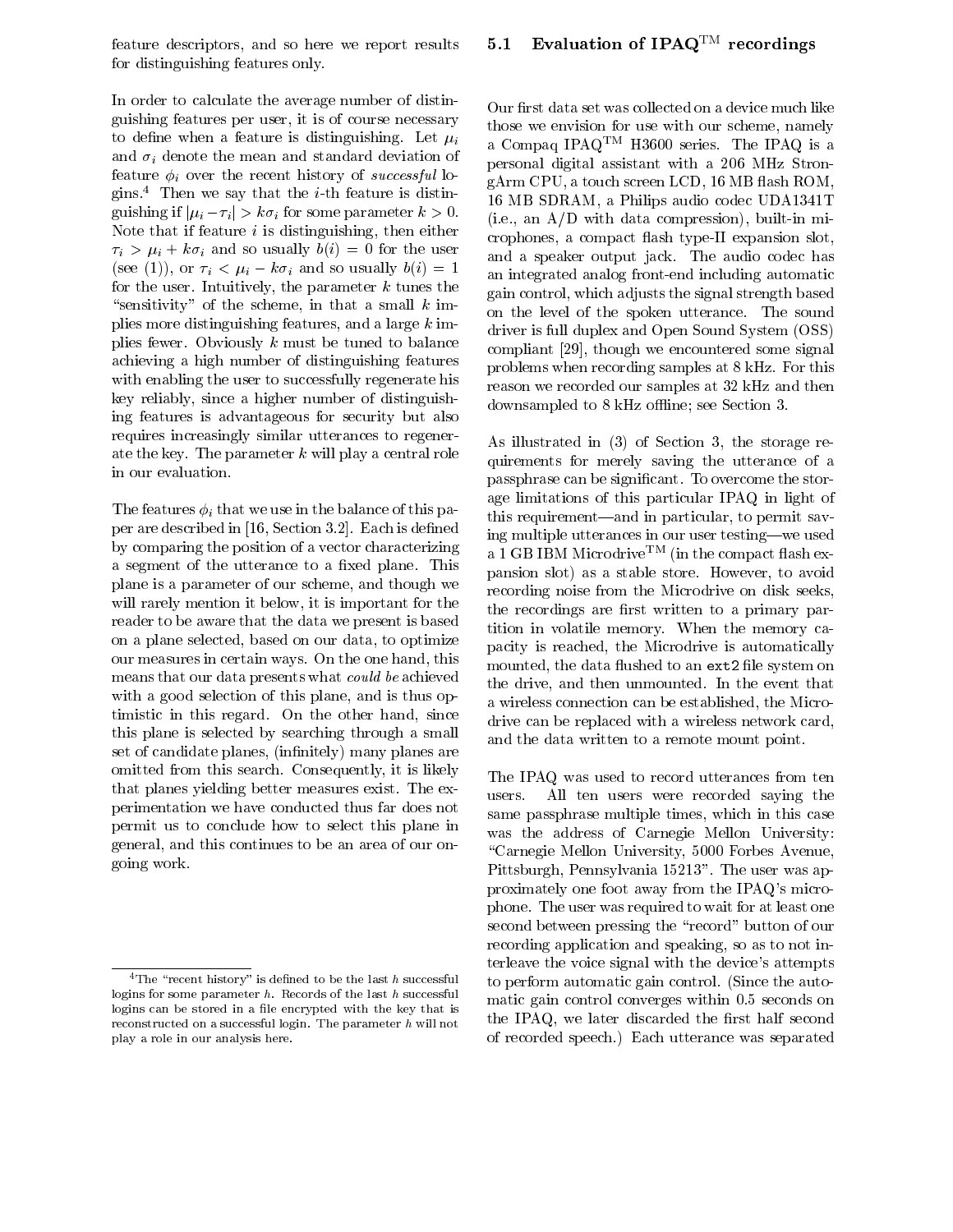from the next by approximately one minute. The acoustic environment in which these utterances were recorded was a standard office environment, and as such, background noise was significant. Six recordings of each user—the "training" utterances—were used to determine the distinguishing features for that user. The remaining recordings for each userthe "testing" utterances, of which there were six from each user on average—were each used to generate a feature descriptor. Comparing each feature descriptor to the same user's distinguishing features, to determine the number of distinguishing features with which the feature descriptor was consistent, counted as a "true speaker" trial. Comparing each feature descriptor to *another* user's distinguishing features counted as an "imposter" trial.

The results of this analysis are shown in the left side of Figure 4. This graph demonstrates the average number of distinguishing features per user as a function of  $k$ , and the average number of these that the feature descriptor of a true speaker or an imposter matched.<sup>5</sup> The error bars on the true speaker and imposter curves show one standard deviation above and below the average.

There are several points worth noting about these results. First, the gap between the "distinguishing features" and "true speaker" points indicates the number  $c_{\text{max}}$  of error corrections that would need to be performed during the key regeneration process to achieve a reasonably low false reject rate. For example, if  $k = 0.6$ , then  $c_{\text{max}} \approx 5$  should achieve a reasonable false reject rate, and correcting 5 errors is feasible on today's devices (see Section 4.3). Unfortunately, this data suggests that choosing  $k = 0.6$  yields fewer distinguishing features than we would like for security  $(d/m \approx 0.5)$  only). A second point worth noting is that the human imposters, even when saying the same passphrase as the true user, did not match significantly more of the true user's distinguishing features than if they had simply guessed a random feature descriptor (shown by the "random guessing" line in Figure 4, which is simply half the "distinguishing features" line).

#### $\bf 5.2$ **Evaluation of Speaker-J recordings**

In order to evaluate a different model of impersonation, i.e. one where the attacker has knowledge of the speaker being impersonated, we explored a second data set. Our second data set is one collected within the context of a different research effort, and so consequently we had less control over the availability of phrases said by the same user multiple times. This data set consists of recordings of a professional speaker, here called "Speaker-J", taken in a professional studio (i.e., a room with virtually no background noise) using a high-quality microphone. The same microphone was used throughout data collection to ensure flat and consistent frequency response. Consequently, this data set is of a much higher quality than the data set described in Section 5.1. This data consists of recordings collected for two separate experiments, but both spoken by the same speaker, Speaker-J. Part I consists of approximately 1600 sentences (roughly 1 hour of speech) and includes the speaker reading (with consistent voice quality and head-to-microphone distance) both standard newswire text and a prepared script that covers rare combinations of speech sounds. Part II consists of 38 minutes of speech consisting of a group of sentences repeated 7 times, all recorded in a single day. The elapsed time between the two datasets was approximately 1 year.

To evaluate our technique, each of these phrases (in part II) were used as a passphrase in our scheme: five recordings were used to generate the speaker's distinguishing features for a given phrase, and two recordings were used to simulate the speaker attempting to regenerate his key. Specifics about the chosen passphrases can be found in Table 1.

The right side of Figure 4 shows the resulting "distinguishing features" and "true speakers" curves. These curves are analogous to the curves in the left side of Figure 4 with the same labels: the first characterizes the number of distinguishing features for this user based on the training utterances, and the second gives the average number of features on which a feature descriptor generated from a test utterance matched the distinguishing features. If we look at  $k = 0.6$ , we again see that  $c_{\text{max}} \approx 5$  should approach a reasonable false negative rate (and is plausible by Section 4.3). Moreover, according to this data set, the distinguishing features at  $k = 0.6$ are approaching a better range for security, with  $d/m \approx 0.6$ . On the other hand, the higher quality

 $5$ The points for a given value of k were generated using a plane chosen to maximize the number of distinguishing features and, among all such planes, to maximize a weighted average of the number of features matched by the "true speaker" and missed by the "imposter". See the last paragraph before Section 5.1 for a discussion of this plane.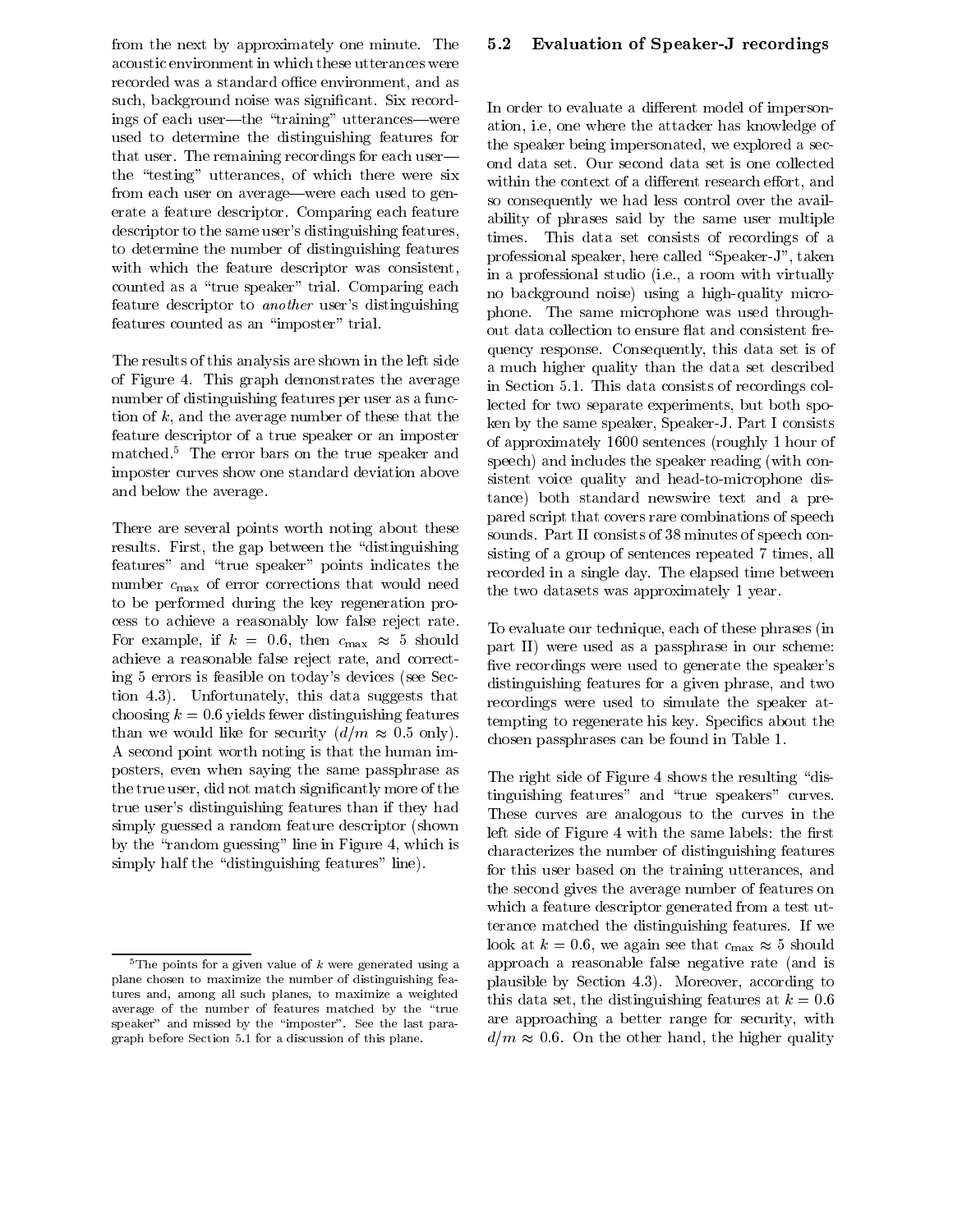

Figure 4: Evaluation of two data sets; see Sections 5.1 and 5.2.

of these recordings may provide a more optimistic picture than would be realized in practice.

Part I of the Speaker-J data set is very rich, and moreover, the research effort that generated this data set carefully annotated the speech, identifying the beginning, ending and midpoint of each *phoneme* it contains. Informally, phonemes are the basic units in the sound system of a language; in the case of English, there are about 50 phonemes. With these annotations, *diphones* can be extracted from the recorded speech. A diphone is a portion of speech beginning in the middle of one phoneme and ending in the middle of the next phoneme; a diphone thus is an example of how the user's speech transitions from one phoneme to another. Diphones reveal much about the voice patterns of the user who uttered them. So, part I of the Speaker-J data set provides the opportunity to attempt a different form of attack against our system, namely one that would simulate an attacker who had a corpus of recordings of the user saying many things other than the passphrase itself. A question we attempt to answer is whether these recordings assist the attacker significantly in finding the user's key.

Specifically, consider an attack in which the attacker wishes to test a candidate passphrase (in our case, selected from part II) but does not how the user speaks it. The attacker uses a text analysis module from a text-to-speech (TTS) system [28] to translate the text of the passphrase into a string of phonemes that realize the passphrase (i.e., a pronunciation for the text), along with other important information that is typically used when synthesizing speech (e.g., the duration and the pitch contour for

each phoneme). Of course, any of these features may not match exactly what the user says when she speaks the passphrase. For example, a given word can be pronounced a number of different ways. So, even given the correct passphrase as input, there is no guarantee the text analysis module will yield a string of phonemes that matches the way the user speaks the passphrase. Moreover, the duration and pitch predictions made by the text analysis might differ significantly from what the real user sounds like.

Nevertheless, suppose the attacker possesses a corpus of recordings of the user speaking various phrases other than the passphrase (in our experiment, part I of the Speaker-J data), annotated to identify phonemes and diphones. The attacker can then attempt to construct how the user would say the passphrase, using techniques derived from a concatenative text-to-speech synthesis system  $(e.g., [12]),$  in one of the following ways:

Cut-and-paste imposter Concatenate the raw speech samples (diphones, or longer segments) as-is from the inventory. There are various forms of this. On the one hand, the attacker may make no modifications to duration or pitch of the resulting speech. This yields speech that can sound very much like the true speaker, though there can be severe discontinuities at the concatenation boundaries. In addition, such an approach can yield noticeable differences in the recording levels within the passphrase. On the other hand, the attacker can perform minimal signal processing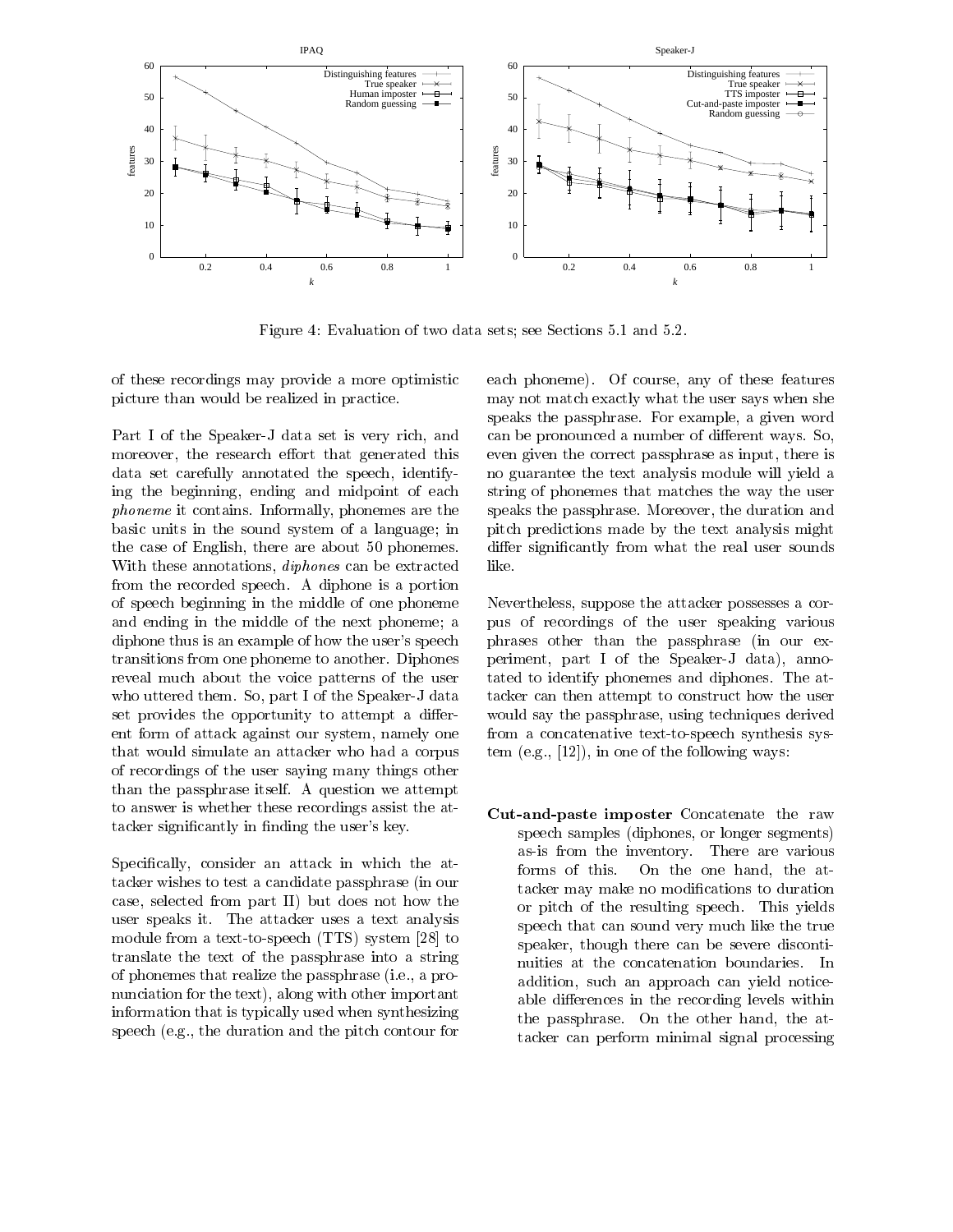to match the loudness levels and smooth the discontinuities.

TTS imposter Use a traditional TTS signal processing back-end to synthesize the passphrase. Note that this is designed to produce nice sounding speech, but that it also makes use of the duration and pitch predictions that are output from the text analysis module. If these predictions do not correspond to the way the user actually speaks, this step might impede the attack. For example, the user may have an idiosyncratic way of saying a particular word, either in her passphrase or in the instance in the attacker's recordings of the user.

We experimented with four types of cut-and-paste attacks and two types of TTS attacks. The results of these tests are shown in the right side of Figure 4. The curves labeled "TTS imposter" and "Cut-andpaste imposter" capture the best attacks of each type that we discovered. As the curves demonstrate, these attacks both performed similarly, and outperformed random guessing in some cases. However, it appears that the attacks as we conducted them would fall short of breaking our scheme.

Though part I of the Speaker-J data set consists of 1600 sentences, it is not the case that an attacker would need to assemble of corpus of user recordings of this extent to attack a typical passphrase. Table 1 approximates the average number of sentences and their cumulative duration that the attacker would need to record to obtain the diphones in each of the five passphrases we examined. These numbers were obtained by randomly selecting sentences from part I of the Speaker-J dataset until the needed diphones were obtained.

| passphrase | passphrase | sentences                     |
|------------|------------|-------------------------------|
| number     | phonemes   | needed                        |
|            | 24         | $340 (805 \text{ secs})$      |
|            | 52         | $45\overline{5}$ (1071 secs)  |
|            | 29         | $1297 (3104.88 \text{ secs})$ |
|            | 27         | $152$ (367.320 secs)          |
|            | 18         | $415$ (951.421 secs)          |

Table 1: Approximate number of sentences attacker would need to record to obtain diphones necessary to reconstruct each passphrase tested.

As speech synthesis technology improves, the size of the corpus of user recordings required to significantly narrow the search for the user's key will only decrease. However, TTS and cut-and-paste attacks of the types we performed require an *annotated* corpus, and achieving this annotation is a very manually intensive process that is typically conducted by speech experts. In the case of the Speaker-J data set, it is estimated that 200 expert-hours of effort was invested in achieving the annotated data set. (It takes about one hour to manually segment one minute of speech.) This is already a significant barrier to an attacker wishing to utilize these avenues of attack. Though automatic labellers are available  $(e.g., [30]),$  their performance is poor, and we expect it would substantially increase the error rates for the attacks outlined herein. We do expect, however, that the success of such attacks will increase even for our own data sets, as we explore in more detail ways to improve the effectiveness of these attacks. In the full version of this paper we will provide a more detailed analysis of these threats on a per-passhprase basis. We hope that this analysis will be useful for designing effective countermeasures.

# **Related Work** 6

The only prior work of which we are aware on the topic of generating cryptographic keys from voice utterances is that in which the cryptographic key is merely the text of what is spoken, recognized using standard techniques in automatic speech recognition. (Actually, we are unaware of specific systems that even just do this, but since it is an immediate extension of using a typed password as a cryptographic key, we treat it as obvious prior work.) To our knowledge, our work is the only research toward determining a repeatable cryptographic key that draws entropy from how the user speaks the passphrase. How this paper contributes over our own prior publications on this topic was described in Section 2.

That said, there has been work on generating cryptographic keys from biometrics other than voice. The first such work of which we are aware is due to Soutar et al. [25, 26, 27], who describe methods for generating a repeatable cryptographic key from a fingerprint using optical computing and image processing techniques. These techniques generate a key from a two-dimensional image (a fingerprint being the obvious example), but do not seem to be wellsuited to the task we pursue here. Solutions based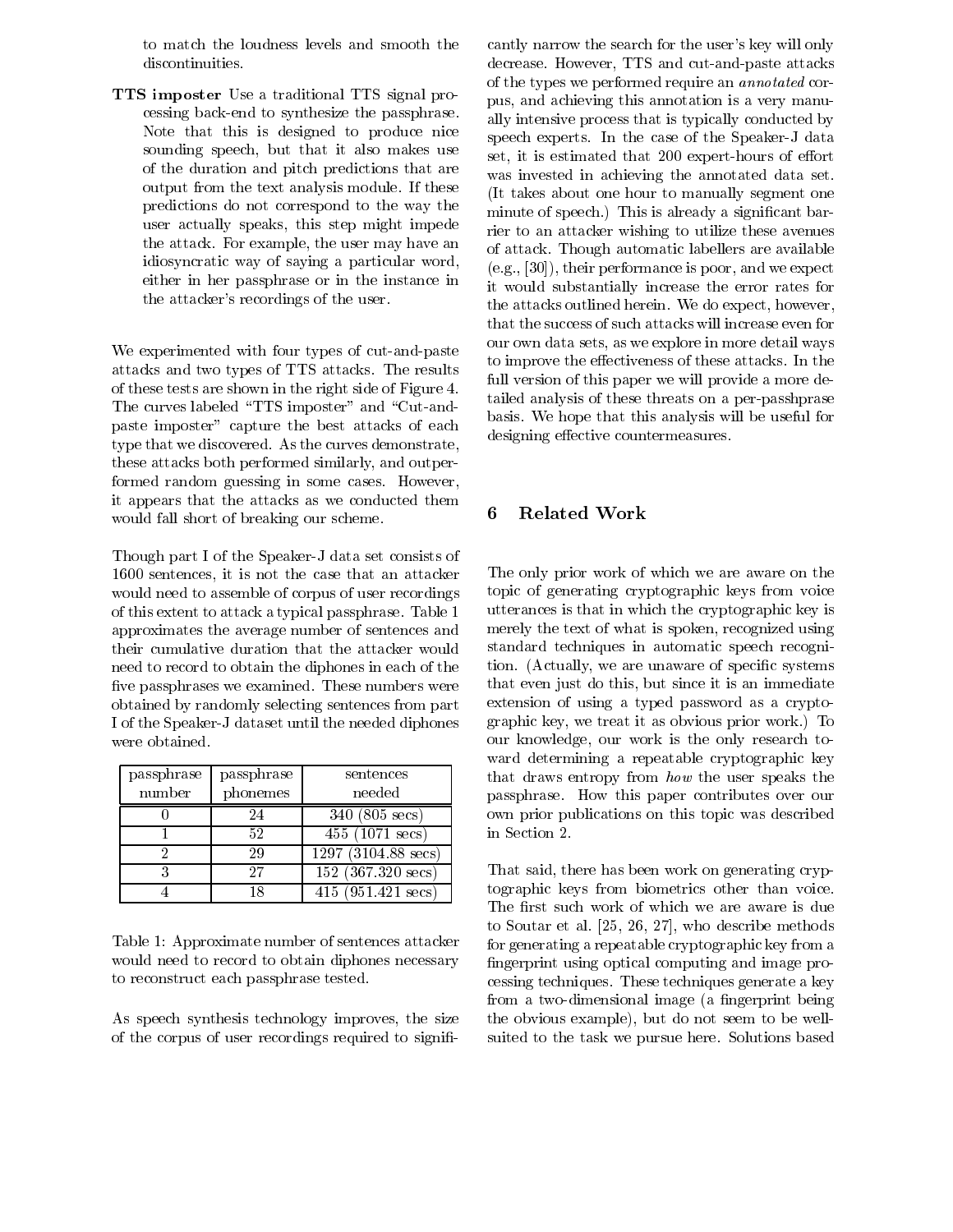on this technology are marketed by Bioscript (see http://www.bioscrypt.com/).

A different approach to generating a repeatable key based on biometric data is due to Davida, Frankel, and Matt [4]. In this scheme, a user carries a portable storage device containing (i) error correcting parameters to decode readings of the biometric (e.g., an iris scan) with a limited number of errors to a "canonical" reading for that user, and (ii) a one-way hash of that canonical reading for verification purposes. This canonical reading, once generated, can be used as a cryptographic key, or can be hashed together with a password (using a different hash function) to obtain a key. Juels and Wattenberg [9] generalized and improved the Davida et al. scheme through a novel modification in the use of error-correcting codes, thereby shrinking the code size and achieving higher resilience. These techniques are a different approach for generating cryptographic keys from biometric readings, and reach a correspondingly different set of tradeoffs. Notably, whereas our techniques permit a user to reconstruct her key even if she is inconsistent on a majority of her feature descriptor bits (not uncommon when using voice as a biometric  $[6]$ , these techniques do not.

More distantly related work is that of Ellison et al. for generating a cryptographic key based on answers to questions posed to a user [7]. The work is premised on the assumption that questions can be posed that the legitimate user will answer one way but others attempting to impersonate the user will answer another way. Their construction resembles one instance of our techniques, namely that of  $[15, \text{ Sections } 5.1-5.2]$ , and in this way their scheme achieves a degree of resilience to forgotten answers. However, Bleichenbacher and Nguyen [2] have shown that the Ellison et al. scheme is insecure, whereas our constructions appear to be much stronger. Another construction similar to that in  $[15, \text{Sections } 5.1 - 5.2]$  was used in the design of a forensic database, where a person's medical record can be decrypted only once a DNA sample of the person is obtained (e.g., at a crime scene) [3]. However, this scheme is also insufficient for our purposes, due to the same inadequacies as the scheme of [15, Sections  $5.1-5.2$ .

Impersonation attacks using recordings of the user speaking phrases other than her passphrase, as we explored in Section 5.2, have been previously studied for the purpose of fooling speaker verification

systems (e.g.,  $[8, 18, 14, 23]$ ). The approach taken in these works are somewhat different from our exploration here, however. Notably, in [14, 23], the authors describe synthesizing a passphrase using a speaker-independent model, and then adapting the pitch and duration of the synthesized passphrase based on relatively few recordings of the user. The authors give evidence that even these simple attacks can make it difficult to set acceptance thresholds for a speaker verification system. In future work we hope to explore how these techniques can be applied in the context of our work.

# $\overline{7}$ Conclusion

The viability of (re)generating strong cryptographic keys from voice utterances remains unproven. While we believe that the work presented in this paper offers steps toward achieving this goal and evidence that it can be reached, some critical advances are still required. Notably, our analyses using  $m = 46$ in [16] and  $m = 60$  here are insufficient for security as required in commercial applications, and our future work will continue to focus on reaching  $m = 80$ or higher. More extensive user trials to evaluate the entropy of users' distinguishing features is also needed. And, there remain numerous open questions as to how to tune an implementation of our approach in practice. The analysis of Section 5 hides many parameters from view, and the relationship between these parameters, security and usability need to be further explored.

# ${\bf Acknowledgements}$

We are especially grateful to Daniel Bleichenbacher for his essential contributions in the design, analysis, and implementation of the encoding scheme in Section 4. Additional analysis of the key reconstruction scheme presented therein will appear in [1]. We also thank Sape Mullender, Peter Bosch and Qiru Zhou for their assistance in analyzing anomalies in the kernel sound modules on the various platforms we have experimented with in this effort. We are thankful to Greg Kochanski for numerous insightful discussions, and Minkyu Lee, for providing us with signal processing code that attempts to correct the discontinuities in the cut-and-paste attacks. We also thank Monica Ullagadi for collecting data.